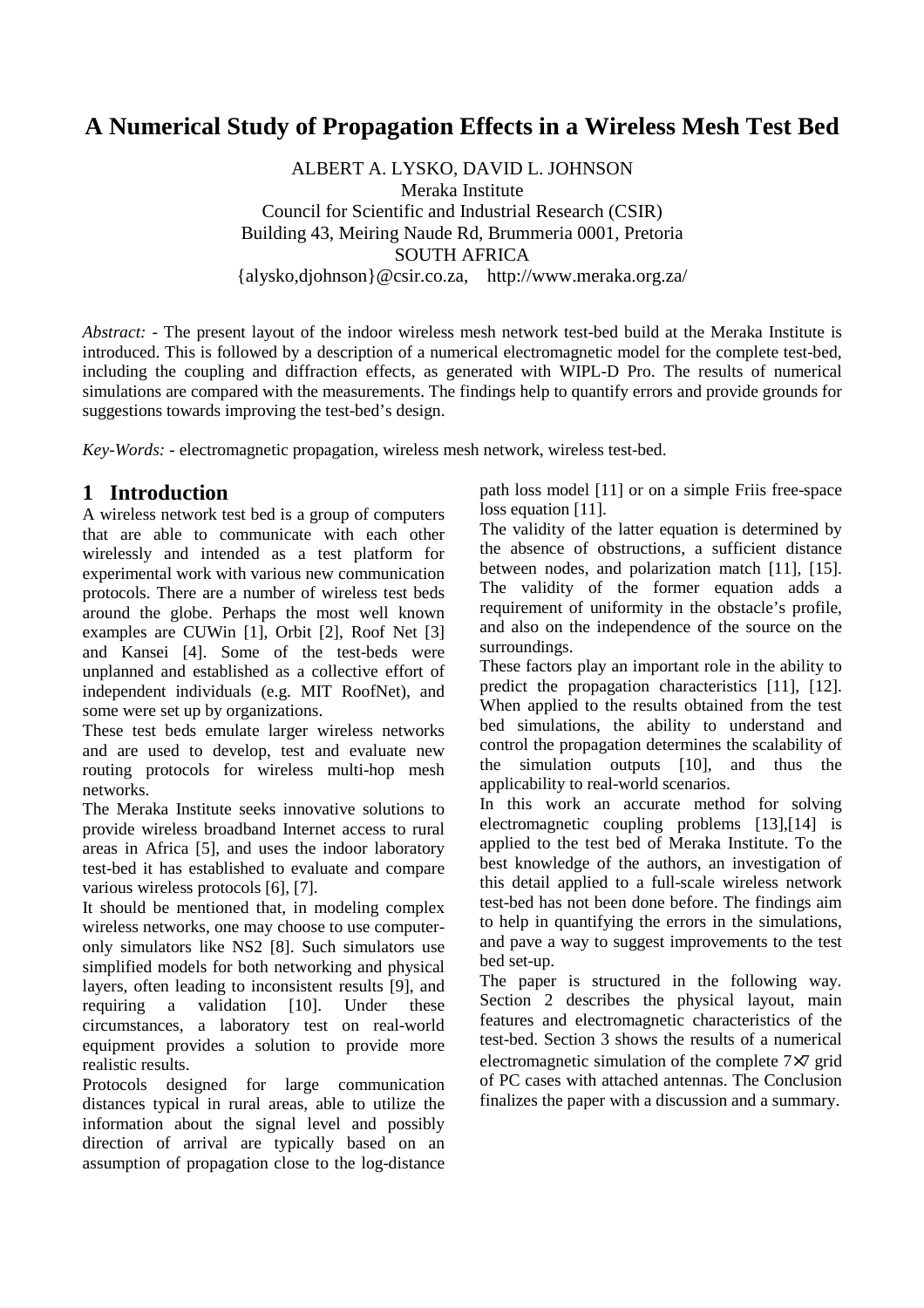## **2 Test-Bed Description**

The laboratory test-bed of the Meraka Institute is configured as a square 7 by 7 grid of small PCs connected into a network. Figure 1 shows an overview of the set up, installed in a 6 m by 12 m room.

Each PC is equipped with a wireless network card and a 5 dB omni-directional antenna, shown in Figure 1. The antennas are connected to respective adapters via 30 dB attenuators. This effectively limits the maximum communication range at the lowest speed (of 1 Mbps) from 17 km to 17 m. Thus introduced restriction on the communication range permits localization of the experiments to the room where the test bed is set up. In addition, the 30 dB attenuation helps to reduce the amount of external interference.

The Meraka's laboratory test bed may be compared against the Orbit mesh laboratory. Both test beds were set up as a dedicated facility. This enhances reproducibility of the results. The Orbit test bed has two large grids of size similar to Meraka's. The Orbit laboratory uses Atheros wireless chipset that supports 802.11 protocols, as does Meraka. The key difference between the Meraka's and Orbit's laboratories is the way they limit the communication range. In the Orbit's wireless test bed, the noise floor is raised by adding white Gaussian noise. Meraka's laboratory uses attenuators.

## **2 Dimensions and Related Effects**

Several effects related to wave propagation mentioned in the introduction are quantified with regards to Wireless Africa's test bed.

#### **2.1 On Formation of a Plane Wave**

The distance between nodes is 0.8 m. This distance is dictated by the need to model free space propagation, where the propagating waves are sufficiently close to plane waves. This requires that the distance between antennas *R* is much larger than both the wavelength  $\lambda$ , and the product of the electrical size of the antenna *D*/λ and its physical size *D*, as per [15]. The latter restriction is on the maximum phase error (herein 22.5°) and may be written as  $R \gg 2D^2/\lambda$ . At the lower 2.5 GHz wireless fidelity (Wi-Fi) bands, the wavelength is 12 cm. The antenna has length of about 14 cm, and the PC case is 30 cm tall. It is easy to calculate that a spacing of 0.8 m is sufficient if antenna alone is considered. However, as it will be shown in the next subsection, the PC cases influence radiation, and it would be better (especially at higher Wi-Fi bands) to

have the inter-node spacing larger than 0.8 m. In practice the choice has been limited by the ability to fit all the nodes within the space available.



(a)



(b)  $(c)$ 

> **Figure 1. (a) Wireless mesh network test-bed. Only 10 out of 49 nodes are shown. Nodes are arranged in a rectangular grid and spaced 0.8 m from one another. (b) View of a single node. PC case is 40 cm tall. Antenna is 14 cm long and is spaced 3.5 cm away from the PC case. (c) Inside the antenna.**

#### **2.1 On Diffraction Effects**

The current set up permits for a limited field of view between nodes. The clearness of the field of view may be expressed with the concept of the Fresnel zone radius [11]. The maximum radius  $r_n$  of the *n*-th zone (in the middle between 2 antennas) may be written as  $r_n = \sqrt{n\lambda R/4}$ . This means that at the frequency 2.5 GHz, the  $1<sup>st</sup>$  Fresnel zone has 0.45 m radius, measured with respect to the centers of the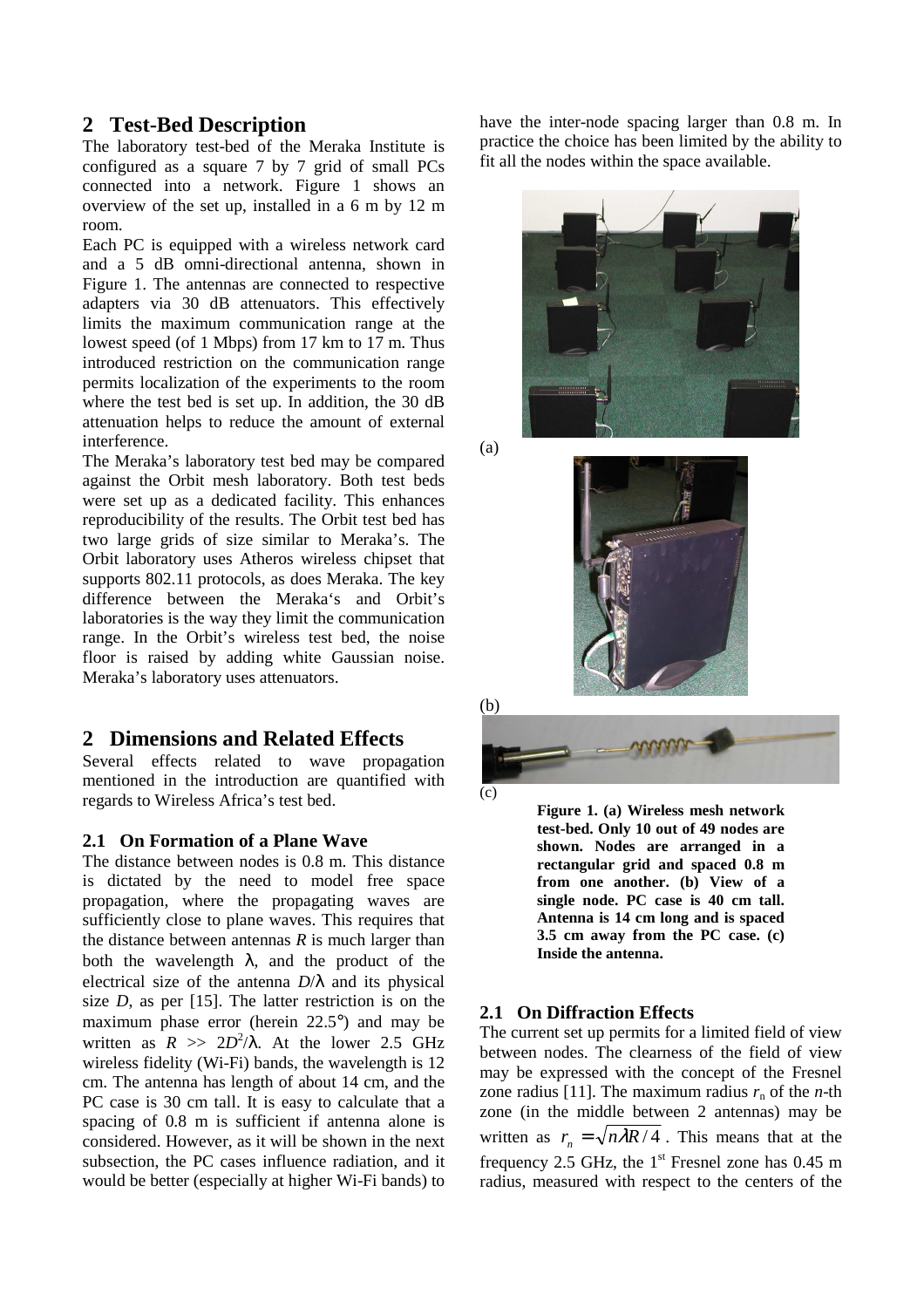radiating structure. The radiating structure includes antennae but, where an antenna is in proximity of metallic structures (such as PC case), these structures alters the radiation, and should also be taken into account.

Presently, as it may be seen in Figure 1b, the centers of the antennas are less than 4 cm above the PC cases. The antenna's feed point is even lower. This means that the PC cases must produce diffraction effects. In addition, the PC case is expected to produce near-field effects (such as altering the radiation pattern), since the distance of 3 cm is less than a third of the wavelength.

## **3 Numerical EM Simulation and Related Physical Measurements**

The numerical model for electromagnetic (EM) simulations was prepared in several steps, with a state-of-the-art modeling package WIPL-D [13]. The theory behind the method of moments used in WIPL-D to do the calculations is comprehensively described in [14].

In all models, the network scattering (*S*) parameters [16] were estimated and referred to as coupling coefficients. All single frequency simulations were done at the frequency of 2.45 GHz that is in the middle of the lower Wi-Fi band.

## **3.1 Model of Antenna**

As a first step, a model of the antenna was made, as shown in Figure 2a. The geometry of this model was made to match the physical antenna shown in Figure 1c. The feed point is at the junction of a thick conical wire with the thin wire. A delta-gap generator model [15], [14] was used as a source.

The radiation pattern produced by the numerical model was compared with the pattern measurements done in an anechoic chamber for the physical antenna (without the PC case) shown in Figure 1b. In the horizontal plane the radiation pattern is very close to an ideal omni-directional pattern. The small deviations from the omni-directional patter were observed. These are due to the asymmetry introduced by the antenna's matching coil.

A comparison of the normalized patterns in vertical plane is shown in Figure 3. The modeled and measured patterns match well. The angular shift is attributed to the pole the antenna was mounted on during the test.

## **3.2 PC Case with Antenna**

In the next step, the PC case shown in Figure 1b was approximated with a rectangular box made of a

perfect conductor. The antenna was placed according to the physical geometry, transferring the physical structure of Figure 1b into the model shown in Figure 2b.

The numerical model of the structure has shown a deviation of up of 1.5 dB from the omni-directional pattern. This deviation is along the direction of the PC case, and is therefore considered as caused by the PC case.



The measurements done in an anechoic chamber confirmed that the radiation pattern of the antenna attached to a PC case is not omni-directional any more. The measured a deviation from an omni-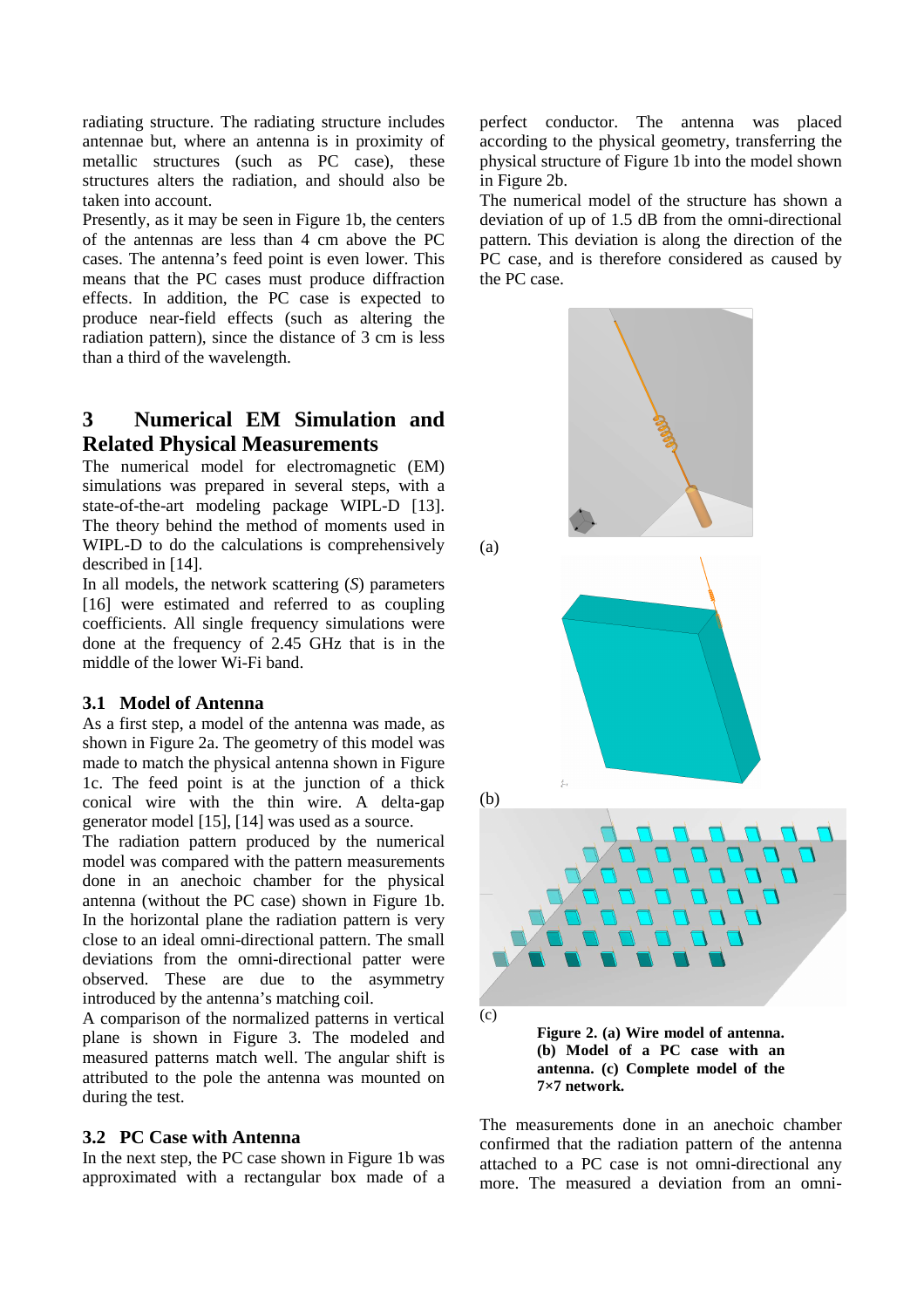directional pattern did not exceed 4.5 dB. The measured and modeled patterns have similar features and profile. The difference in the magnitude of deviation between measurement and simulation is attributed to a simplified model of antenna mounting. It is expected that this simplification may soften the diffraction effects, especially for the direction along the PC case.

The measurements have also shown that, in the horizontal plane, the gain of the antenna mounted on the PC case varies within ±0.5 dB for most of the directions, except for the -4.5 dB dip, where the variation rises to ±1 dB.



#### **3.3 Linear Arrays of PCs**

As an intermediate step, two types of linear arrays were modeled. A linear array is a one dimensional structure and is expected to have a simpler set of effects compared to a full two dimensional array required for modeling the actual test bed.

The distance between the centers of the PC cases was kept 0.8 m, the same as in the actual test-bed.

The first scenario is shown in Figure 4, where the PC cases were oriented to correspond to a single row of the test-bed's grid.

A close look reveals that propagation in one direction along the array is slightly different to the propagation in the opposite direction. This effect is particularly pronounced at the edges (first and last nodes) of the array. The maximum difference is between the coupling of the 4<sup>th</sup> to the 7<sup>th</sup> node ( $S_{47}$  or *S*74 in terms of the scattering matrix [16]) and to the  $1<sup>st</sup>$  node ( $S<sub>41</sub>$  or  $S<sub>14</sub>$  in terms of the scattering matrix), and equals 1.7 dB. The difference in coupling between first and last elements is attributed to the asymmetry in the placement of the antenna with

respect to the PC case (as may be noted in Figure 1b).



**Figure 4. Linear array of PCs placed with wide sides parallel to each other. (a) Geometry overview. (b) Coupling level (in dB) between antennas in the array. Indexes along the horizontal and vertical axes correspond to the position of the respective PC in the array.**

The second scenario is shown in Figure 5. The PC cases were oriented to correspond to a single column of the test-bed's grid.

Many of the same remarks may be made on the variation of the coupling between the different elements of the array depending on their positions.

Comparing the two scenarios, it is possible to observe that the second scenario shows up to 1.3 dB less attenuation at small distances (within one or two hops between nodes). For larger distances, the second scenario introduces a marginally larger attenuation (up to 0.4 dB).

It should however be noted that a more accurate numerical model should show a larger attenuation at large distances.

These indicate that the propagation characteristics along rows and along columns of the test bed grid are somewhat different.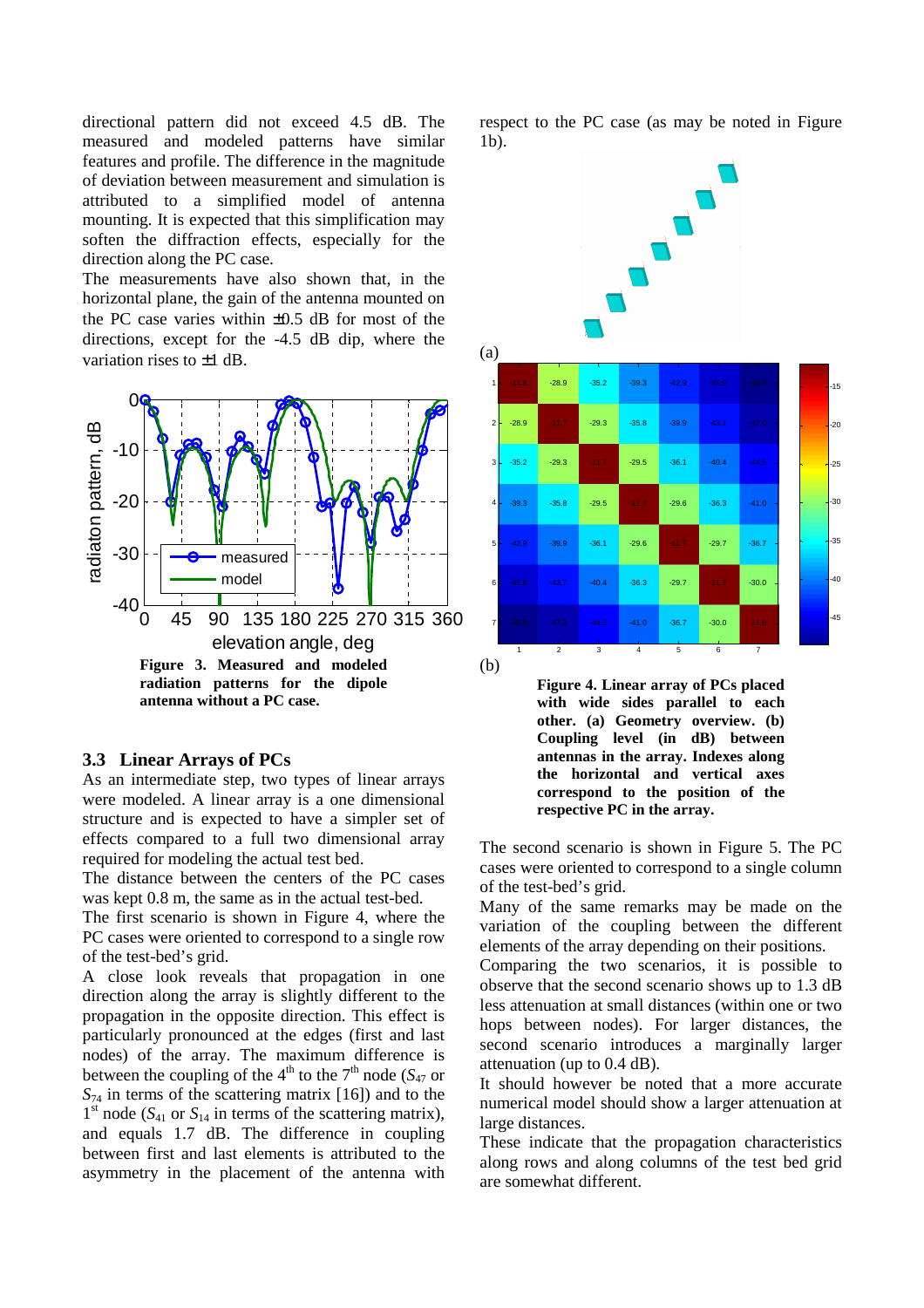

**Figure 5. Linear array of PCs placed with wide sides along the same line. (a) Geometry overview. (b) Coupling level (in dB) between antennas in the array. Indexes along the horizontal and vertical axes correspond to the position of the respective PC in the array.**

## **3.3 Complete Model**

A model of the complete 7×7 grid of PCs with attached antennas is shown in Figure 2c. It is based on the template already described in subsection 3.2, which was placed on a rectangular grid with spacing of 0.8 m.

The nodes are numbered 11, 12, ..., 76, 77, where the first digit denotes the horizontal position (row), and the second digit denotes the vertical position (column) in the grid. The node 11 is the most topleft node in Figure 2c (at the origin).

The results of the electromagnetic simulations may be represented as an intensity plot for each of the PCs with relation to all other PCs (nodes). This is shown in Figure 6. There, the most top-left plot shows the coupling between the node 11 and all the other nodes. The units of the color-bar are dB. The color-bar was normalized to have 0 dB correspond to the sensitivity threshold of the wireless cards.

Asymmetries present in the radial distribution seen in Figure 6 reveal that, in the test-bed under evaluation, the ability of nodes to communicate with each other does not just depend on the direct line-ofsight distance, as predicted by the log-distance path loss model [11]. This may also be observed in

Figure 7. This figure shows power-averaged results summarizing Figure 6. The averaging was done by adding the relative powers from all plots in Figure 6, where the transmitting node is always placed at the center of Figure 7.



The results show that in the present realization of the test bed the path loss is influenced by the complex diffraction phenomena due to several factors. The main contributors include: (a) the closeness of the antennas to the PC cases, causing strong asymmetry in the horizontal radiation pattern of the antennas; (b) the line-of-sight between the antennas is close to the metallic PC cases, causing angle-dependant diffraction effects (e.g. different for *x*- and *y*- axes in the grid, as considered in Section 3.3); (c) array effects due to periodic placement of antennas.

**threshold.**

The effects (a) and (b) may be mitigated by installing the antennas on sufficiently high nonmetallic stands. The minimal height of the stands is defined by the clearness of at least the  $1<sup>st</sup>$  Fresnel zone (i.e. 0.45 m at 2.45 GHz). This upgrade work is planned at our (Meraka Institute's) laboratory.

The effects of arraying has been estimated by modeling a 7×7 grid of the 0.8 m spaced bare-dipole antennas (without any PC cases or other elements). This model has shown a deviation in the interantenna coupling (with respect to the Friis equation) up to  $+1...-3$  dB (with standard deviation of up to 1.5 dB). The numerical model that includes the PC cases has shown a much greater standard deviation, of up to 3.5 dB. These results indicate that spacing